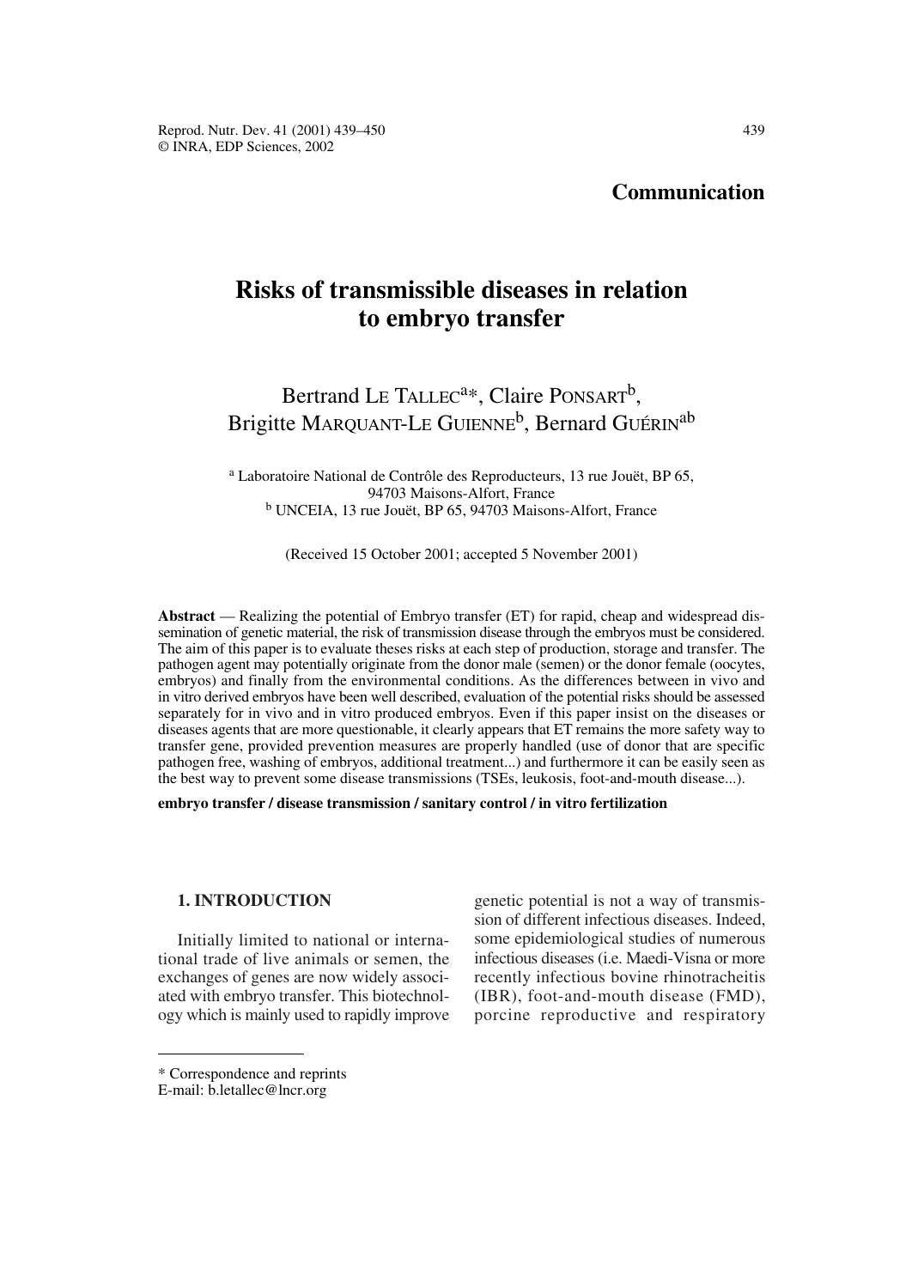syndrome (PRRS) clearly highlight the close relationship between the importation of infected animals in a free country and the resulting spread of the disease. Therefore, to avoid this kind of disease transmission, the perfect knowledge and the assessment of the sanitary risks associated with embryo production and embryo transfer are of highest interest for scientists and veterinary authorities. The aim of this article is to evaluate these risks by using the Hazard Analysis Critical Control Point (HACCP) method that is commonly used in the food industry. This means that the risk of disease transmission must be evaluated at each step of embryo production, storage and transfer. Then, we should be able to focus our attention on the critical points, to evaluate or define new procedures that would enable us to deal with the potential risks and either to answer specific questions like this one "when we are facing a sanitary problem (bovine spongiform encephalopathy (BSE), footand-mouth disease (FMD), tuberculosis, brucellosis...) in a herd of high genetic merit, can we collect oocytes or embryos?" In other words, can the ET be a way to save the genetics of a herd?

In vivo and in vitro produced embryos may be contaminated during the different steps of production and transfer. The pathogenic agent may potentially originate from the donor male (semen) or the donor female (oocytes, embryos). It can be present in various environments, such as serum or media used for the handling of oocytes and embryos, in vitro maturation of oocytes, in vitro fertilization and culture. Pathogens may also be added during the whole process of embryo production, from collection to transfer, including storage conditions.

Thus we will investigate the risks of disease transmission at each stage of the embryo production and evaluate the prevention measures. In order to obtain a good assessment of the sanitary aspects associated with embryo transfer, we should have and use both experimental and field data.

# **2. SANITARY RISKS ASSOCIATED WITH SEMEN**

A lot of pathogenic organisms are present in the genital glands or testis, in the lymphatic system, in the blood system (during a bacteremia or a viremia) or in the urinary system. Therefore, all of these microorganisms may be easily transmitted in the semen by the way of seminal liquid, sperm, or with urine contact. This is confirmed by the fact that nearly all of the pathogenic microorganisms listed in the OIE have been isolated from semen.

#### **2.1. An approach with three examples**

#### *2.1.1.* **Mycobacterium paratuberculosis**

When a pathogen agent is not detected in semen, we should wonder if the test we used to detect it is enough sensitive. For instance, there was no evidence of semen excretion of *Mycobacterium paratuberculosis* during several years, because of the dilution of semen in the extender and the low concentration of this pathogen in semen [37, 38]. The semen excretion could be confirmed with more sensitive tests such as polymerase chain reaction or enhanced culture systems.

These microorganisms (virus or bacteria) can be present intermittently in semen (Fig. 1) either in seminal plasma and/or associated with spermatozoa [61]. This contamination can play a role during fertilization and can also be transmitted to the embryo or to the recipient.

# *2.1.2.* **Bovine Viral Diarrhoea Virus** *(BVDV)*

A very high viral load can be found in semen due to replication of the virus in the reproductive tract of the bull [34] and as freezing does not kill the virus, an inseminated cow will be inevitably infected by a contaminated semen. Kirkland et al. [35]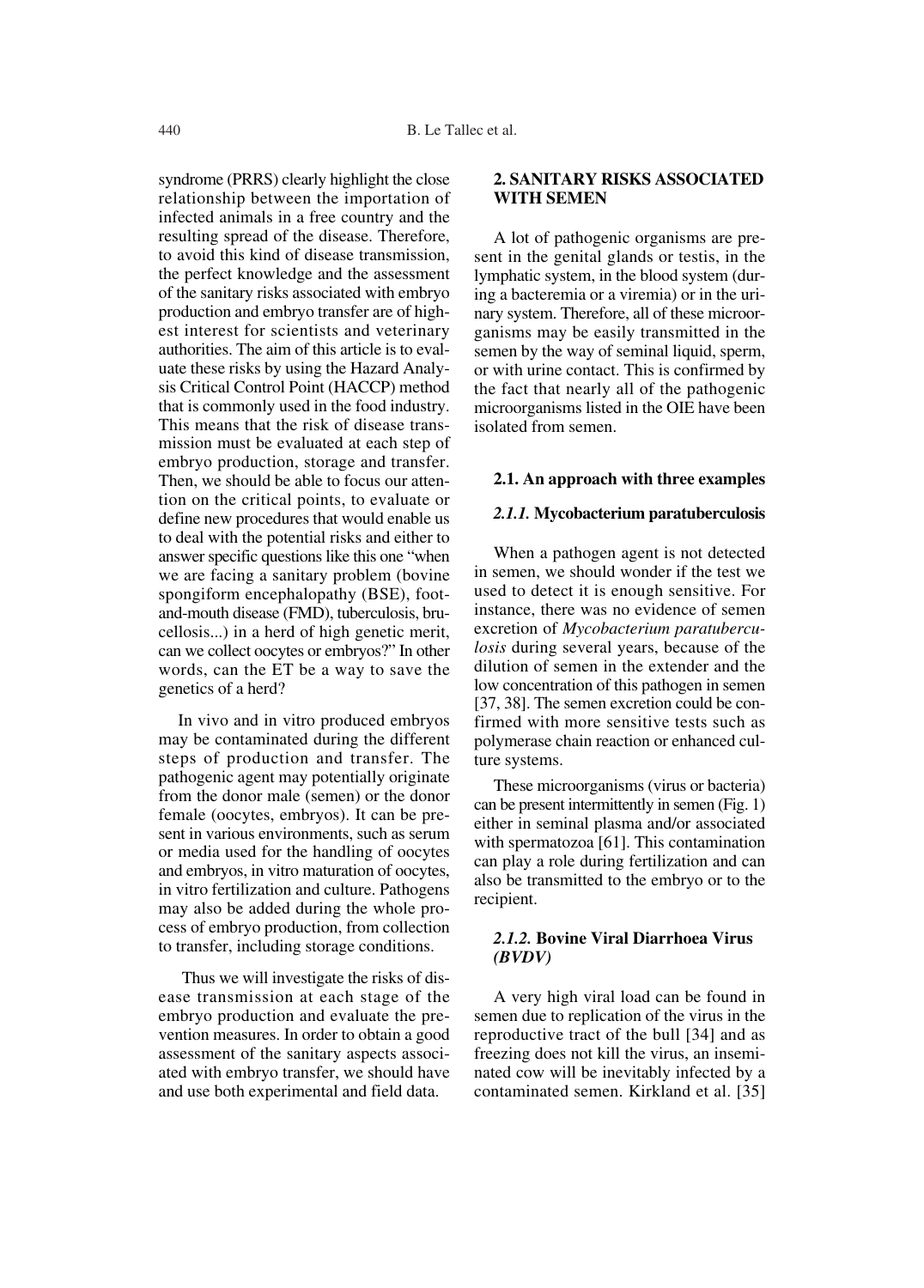

**Figure 1.** Detection of DNA of *M. paratuberculosis* in bull semen by PCR test during 9 months.

show that even with a semen from a transiently infected bull, BVDV could be transmitted to inseminated cows. Moreover, Bielansky et al. [12], did not succeed in removing BVDV from bull semen and according to Guérin [1, 30, 32], this contamination has an important effect on every early embryonic mortality even if this negative effect on in vitro development rate may depend on the virus strain and on its cytopathic effect [6].

#### *2.1.3.* **Mycoplasma** *spp.*

Bielansky et al. [19] performed in-vitro fertilization with semen experimentally infected with *Mycoplasma bovis* or *Mycoplasma bovigenitalium* and showed that these pathogens can be transmitted through the IVF system and therefore infect the embryos. Furthermore, their experiments showed that the supplementation of the media used for in vitro culture with standard antibiotics and the washing procedure of the embryos as recommended by IETS were not effective in rendering IVF embryos free from *M. bovis* and *M. bovigenitalium.*

#### **2.2. Conclusion**

In fact, the different studies testing contamination of in vitro or in vivo produced embryos show that the risk of transmission of pathogenic microorganisms when using infected semen is potentially *very high*.

#### **2.3. Prevention measures**

In order to avoid contamination of semen and to control related sanitary risks, different measures have to be taken. The first one and the most important one is the *epidemiological rule* specifically applied in AI centres: the only way to be sure that produced semen is pathogen free is by using a bull whose historical sanitary status is very well known: this bull is living in a pathogenic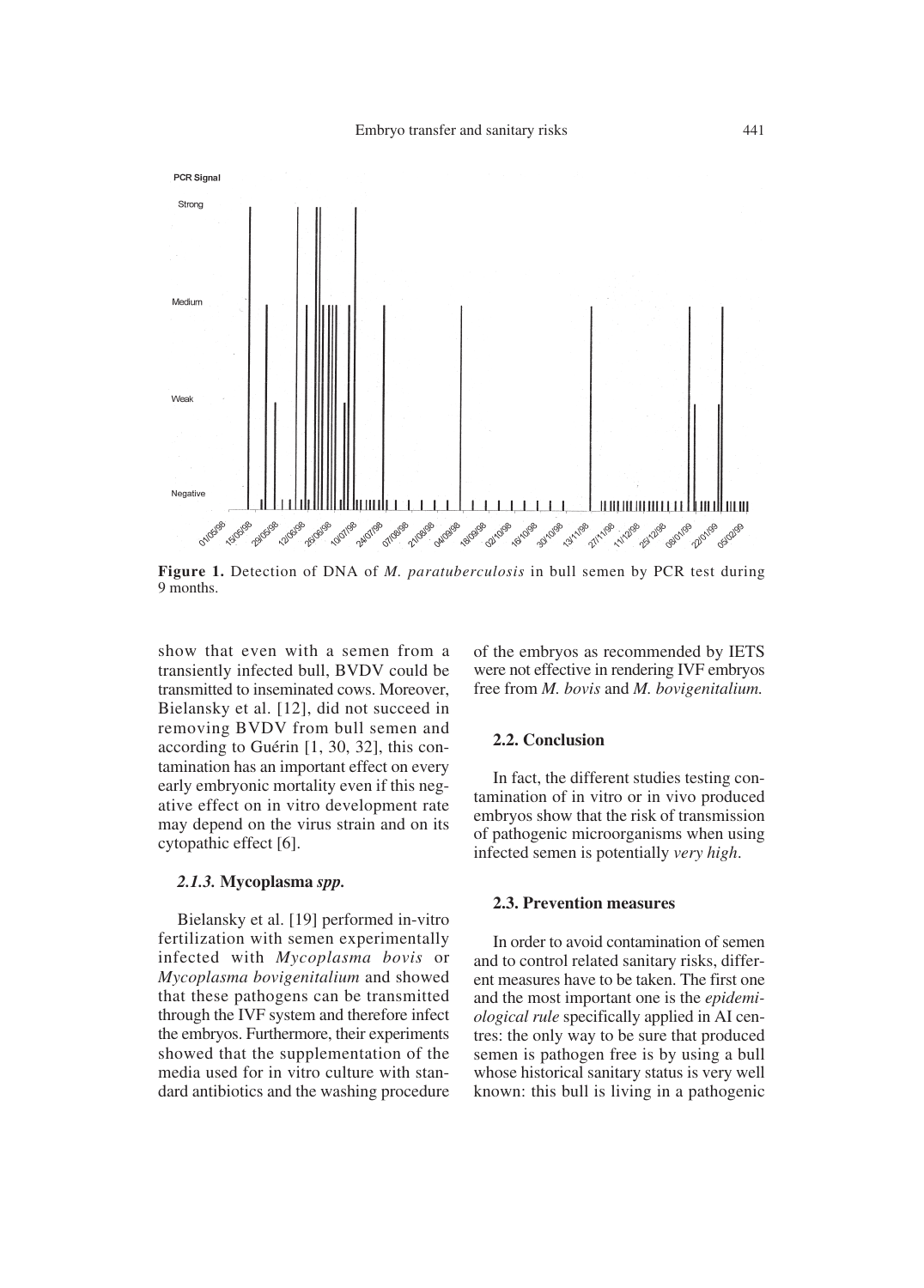free centre where all animals are free from disease and regularly controlled. Before its entry to the AI centre it has been remained a couple of month in the station where it has been tested at least two times. Moreover, before this quarantine it had been come from an non infected herd. If this rule cannot be achieved and if a bull with high genetic merit has to be used for ET, the only way to lower the risk of contamination (without eliminating it) is to examine each ejaculate by testing a couple of straws with a sensitive test.

Besides these major pathogens for which males are strictly controlled in AI centers, semen can be contaminated by other species, such as ubiquitous pathogens. This contamination may be limited by *hygienic measures* which are applied especially on housing, collection and processing of semen. The respect of these sanitary procedures may be verified by the sanitary rule linked to the ability to produce semen of high microbiological quality ( $<$  500 CFU·mL<sup>-1</sup>). Addition of antibiotics to the extenders are also efficient to limit the number of bacteria present in the extended semen.

# **3. SANITARY RISKS ASSOCIATED WITH THE DONOR FEMALE**

#### **3.1. In vivo produced embryos**

Oocytes and embryos are surrounded by the zona-pellucida (ZP), which protects the embryos and plays a role during all the phases of embryonic development, from maturation through fertilization until early embryonic development. In general, the ZP of mammalian species is composed of 3 glycoproteins, which are assembled in a complex three-dimensional structure. Changes in the structure of the glycoproteins occur during fertilization and also during the passage of the embryo through the oviduct. As a consequence, pathogens can no longer bind to and/or penetrate the intact ZP after fertilization, which becomes an effective barrier against contamination by most of the pathogens investigated. Therefore, the main parameter is related to the integrity of the ZP and it is generally accepted that the only way of transmission of pathogens to recipients is via adhesion to the ZP [54]. Nevertheless, it must be taken into account that adhesion characteristics depend on the pathogens as well as species.

In cattle, the *Foot-and-mouth virus* [40, 41, 49], *Bluetongue virus* [23, 56], brucellosis [3, 25, 51, 52], tuberculosis [18] and enzootic bovine leukosis [26] do not seem to represent any risk of transmission by ET. On the contrary, the risks associated with *Mycobacterium paratuberculosis,* the *Bovine herpes virus-1* and non conventional agents such as prions are more questionable.

#### *3.1.1.* **Mycobacterium paratuberculosis**

As far as I am concerned, only one experiment [46] has been done to assess the sanitary risk between embryos and *M. paratuberculosis*. In this experiment, 50 Zona pellucida intact embryos were incubated with 5 different concentrations of *M. paratuberculosis* (1 to  $10^4$  pfu $\cdot$ mL<sup>-1</sup>) during 12 hours at a temperature of 22 °C. The result of the culture is that even after ten washes, from 10 to 50% of the embryos remained contaminated according to the bacterial concentration used in the incubation.

#### *3.1.2.* **Bovine herpes virus-1**

For *Bovine herpes virus-1,* the virus ability to attach the zona pellucida was highlighted for the first time after in vitro studies [48]. Indeed, BHV-1 was isolated in follicular fluid, follicular cells, oocytes and embryos after experimental infection of donor cows [31]. In that context, the related risk could be considered as high. However, field data on embryos exported in France over many years indicated that none of the recipients of embryos seroconverted even though some of the donors from which the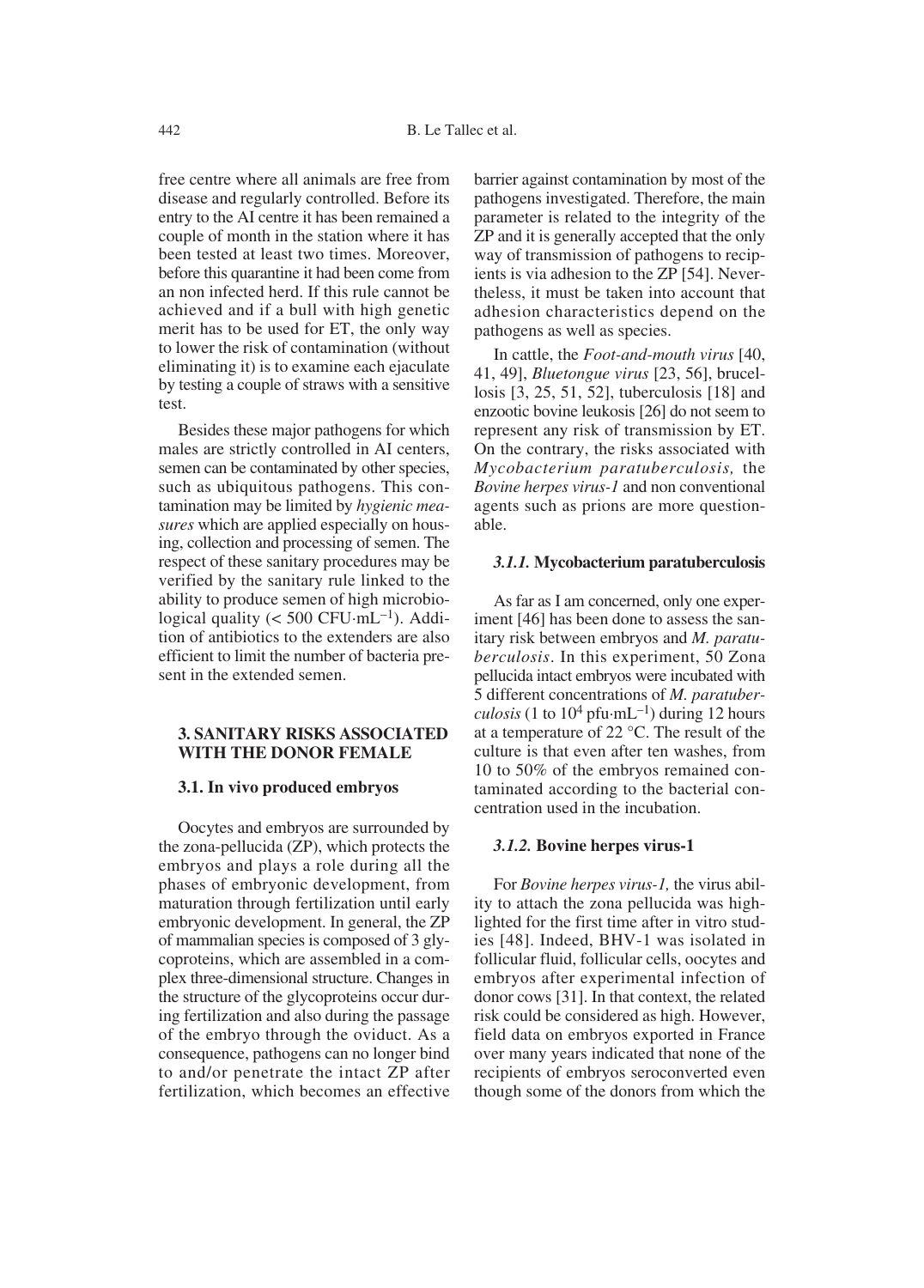embryos had been collected were positive for antibodies [55]. Moreover, it has been shown that all viral particles are eliminated after the IETS washing procedures with trypsin [53]. As a consequence, if no transmission of pathogens to recipients is observed after transfer, the risk associated with transfer of embryos from infected donors can be considered to be negligible. These results have finally led to the following conclusion: *Ruminant ZP intact embryos do not appear to be a vehicle for the transmission of IBR*.

# *3.1.3. What about Transmissible Spongiform Encephalopathies?*

For *scrapie*, conflicting results have been obtained. The results of three studies about embryo transfer between scrapie infected sheep and scrapie free sheep are presented in Table I.

Although the last experiment was a natural infection, the both first were experimental ones. The first one is led by Foster in Scotland in 1992. The result suggests that embryos, after no washing might carry disease into the offspring. But Foster designed this experiment as "the worst case scenario" because not only none of the embryos were washed but the embryos donors were of susceptible genotype and had previously been challenged with a high virulent inoculum. In the second case, in the USA, Foote did not found any evidence for transmission with 3 out of 10 recommended washes. So, in 1993, despite the considerable research already performed the question whether scrapie may be transmitted by embryos remained unanswered. But now, a very recent study led by the same American team confirm its previous result by showing that no transmission can occur after transfer of embryo from naturally infected donors to free recipients. Moreover, it is concluded that "Embryo Transfer can prevent vertical transmission of scrapie" [63].

# *3.1.3.1. Bovine Spongiform Encephalopathy (BSE)*

Turning to BSE, the only existing data on the contamination of the embryos is the great british experiment conducted by Wrathall in UK. It began in 1990 with a sample of 167 infected cows and inseminated with 8 BSE positive bulls and five healthy bulls. He collected the embryos, washed them, observing the IETS standards and evaluate the embryos infectivity by two types of experiments: mice bio assays and embryo transfer into heifers imported from New-Zealand.

The results that have been partly published show that neither the embryos nor the flush fluids contained detectable BSE infectivity, assessed by injections in BSEsusceptible strains of mice [64, 65]. In 1997, there was no evidence of BSE in the recipients and in their embryo transfer offspring, but the absence of transmission of BSE via ET has to be confirmed by complementary results.

|                                   | Infection    | of ewes  | Number Time* of embryo<br>collection | Clinical signs after Washings Infected<br>embryo collection |    | lambs        |
|-----------------------------------|--------------|----------|--------------------------------------|-------------------------------------------------------------|----|--------------|
| Foster $[28]$                     | Exp.         | O        |                                      | $1-3$ months                                                |    | $6/26**$     |
| Foote [27]<br>Wang and Foote [63] | Exp.<br>Nat. | 74<br>38 | $3 - 21$                             | $6-35$ months                                               | 10 | 0/67<br>0/94 |

**Table I.** Data on the risk of scrapie transmission via ET.

\* Months after experimental infection.

\*\* Born pApA Sip recipients.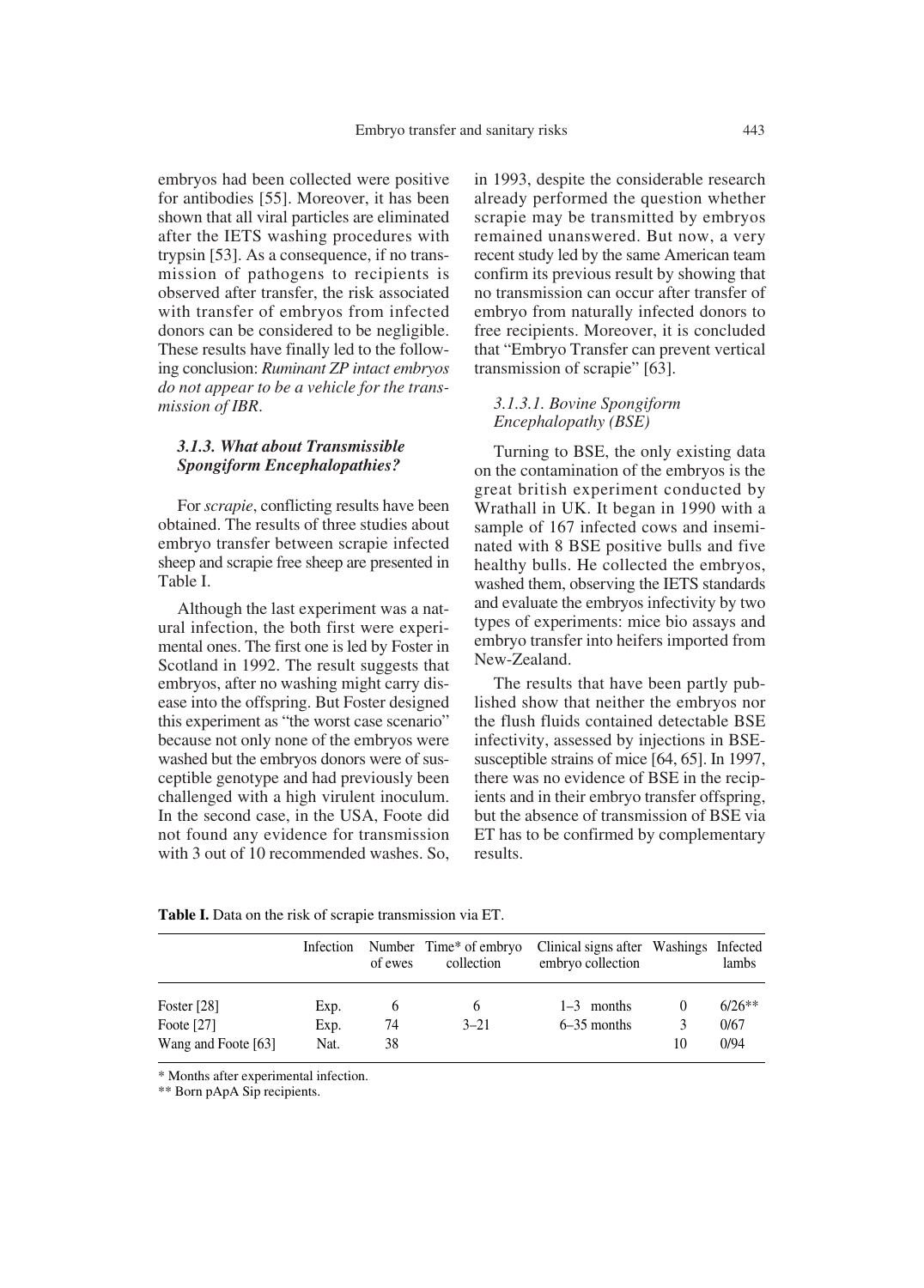In goats, there is no evidence of transmission of the BSE agent to the offspring via ET: Foster et al. [29] observed that in vivo embryos collected from donors which were experimentally infected with BSE and transferred into BSE-free recipients did not develop TSE-like-disease.

Thus, for both TSEs diseases, according to the last experiments, the risk seems quite negligible provided that the IETS recommendations are respected.

As a conclusion with the sanitary risks related to in vivo produced embryos, ZP especially of in vivo production embryos act as a barrier for the majority of the disease (enzootic bovine leucosis, foot and mouth disease, blue tongue, brucella abortus...)

But few agents, such as *M. paratuberculosis*, can attach themselves to the exterior of the ZP. This is true especially in the case of some enveloped virus like *Herpes virus* and also few bacteria like *Heamophilus somnus* [57], Ureaplasmas [24], Mycoplasmas [12] or *Escherichia coli* [44]. Indeed, the 10 washes alone were ineffective for removal pathogens and even embryos could remained infected although addition of antibiotics to the washing media [43, 45, 57]. *Herpes virus* usually can be removed by using trypsin treatment and although trypsin treatment must not be regarded as a general disinfectant, maybe should we also think to an additional treatment for such a bacterium like *M. paratuberculosis.* 

Nevertheless, washing of the embryos may be considered as the best way to eliminate different kinds of pathogenic or ubiquitous agents (slightly attached to the zona pellucida or present in the flushing fluids) and the fundamental rule expressed by the IETS a few years ago can be generally applied: If the ZP of the embryos is intact and if the embryos are processed according to the IETS recommendations, then ruminant and swine ZP-intact embryos *do not appear to be a vehicle for the transmission of most infectious agents*.

#### *3.1.3.2. Prevention measures*

The sanitary procedures associated with in vivo production of embryos have been described in the IETS manual. Their recommendations about the selection of the donor female, the sanitary handling of embryos, the washing procedure of embryos and the general hygiene practices (laboratory sanitation, culture medium, sterilization of material) should assure ET teams of the risk of disease transmission via embryo transfer [50].

#### **3.2. In vitro produced embryos**

The results obtained for in vivo produced embryos cannot be transposable to in vitro produced embryos. It is well recognized that IVF-generated embryos differ morphologically and physiologically from embryos fertilized in vivo. For example, IVF embryos are less compacted and may have a reduced number of cells. There may also be differences in the structure of the zona pellucida. These differences are also noticeable in terms of viability, freezability or speed of development that are significantly reduced for IVF embryos due to differences in ZP structure. ZP in IVF system can be considered as immature and thus the adherence between pathogen agent and embryo seems to be more important.

The structural aspects of the bovine zona pellucida of IVF embryos and in vitro matured (IVM) oocytes have been recently studied by several authors with scanning electron microscopy and fluorescent microspheres. Vanroose et al*.* [62] concluded that the intact bovine ZP of IVM oocytes and IVF embryos is constructed in such a way that BVDV and BHV-1 should not be able to traverse the ZP and reach the embryonic cells. However, it appears that few small viruses like BVDV can be caught in the outer layers of the ZP and contaminate the embryo at hatching. Moreover, Bielanski and Surujballi [17] have observed *Leptospira*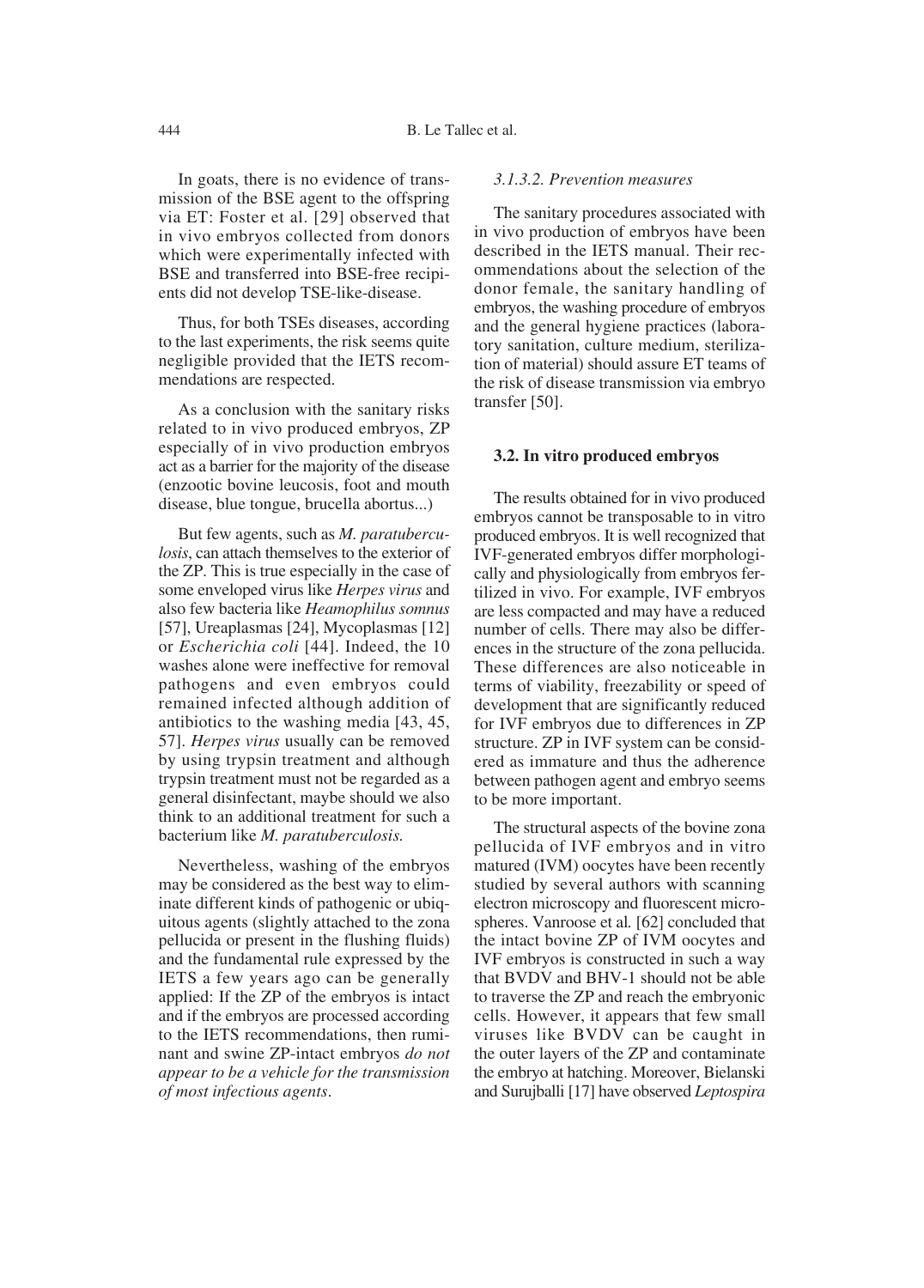*hardjo* in the pores, matrix and channels of ZP and in the embryonic cells, indicating the ability of these pathogenic agents to attach the ZP or penetrate into the embryos.

# *3.2.1. Risks of contamination of the oocytes*

The origin of the oocytes is of considerable importance in the sanitary risks associated with production of in vitro embryos. The oocytes are collected either by ovum pick up (OPU) in live donor females or by puncture of slaughterhouse ovaries. With OPU, oocytes are collected from the ovaries of identified donor females with a well defined health status and oocytes can easily be treated separately if necessary. On the contrary, ovaries from the slaughterhouse are randomly collected, so that the donor females may present a potential risk of clinical or subclinical disease. Thereafter, ovaries are pooled for transportation to the IVF laboratory and consequently the pool of oocytes undergoes IVM, IVF and IVC methods.

At collection, the oocytes used for IVF are surrounded by cumulus cells. As a consequence, contamination can directly come from the oocytes or be linked to the surrounding cells. The intrafollicular oocyte can incur either genomic or cellular contamination. Genomic contamination has never been highlighted [33] and intracellular contamination has only been reported for the *Porcine parvovirus* [2], *Campylobacter fetus* [15] or *Leptospira hardjo* [11, 17]. Indeed, the role of the surrounding cells is of great importance in the contamination process during IVF. Pathogens, such as BVDV or BHV-1 can contaminate follicular fluid, granulosa and cumulus cells and even cells from the ovarian stroma [21]. Thereafter, these pathogens can bind to the ZP and penetrate into the oocyte during fertilisation. Most studies have reported lower fertilisation and development rates [5, 7, 31, 32, 60], which may depend on the infectious dose [60] and the strains of the pathogens [59]. Nevertheless, the development of embryos is possible and could lead to disease transmission via ET.

#### *3.2.2. Risks of disease transmission via contaminated IVF embryos*

As well as for in vivo produced embryos, the risks of disease transmission via ET is conditioned by the possibility to remove the pathogens from the ZP before transfer. The washing procedure recommended by IETS has been tested by many authors after experimental exposure of the oocytes to different pathogens, such as the *Bluetongue virus* [36], BHV-1 [5, 16, 31], BVDV [10, 20, 22, 54, 58], FMDV [39] and bacteria such as *Actinomyces pyogenes bovis, E. coli* and *Streptococcus agalactiae* [11, 43]. All these studies have shown that the washing procedure was *ineffective* in removing viruses from IVF embryos, even if a reduction of the infection rate has been observed after a standard trypsin treatment for BHV-1 [17] and BVDV [58]. Bielansky et al. [16], for instance showed that "BVDV may be associated with washed and unwashed embryos and may persist through the IVF process". Similarly, bacteria were not removed effectively by washing alone, but antibiotics had to be added to the in vitro culture media to remove or kill them.

The conclusions are different from the in vivo embryos. It is important to notice that all studies reported the effects of an artificial exposure to the pathogen, with high infectious doses and exposure time. Guérin et al. [31] have observed that IVF embryos remained infected after washing above a threshold dose of viral exposure. Moreover, conflicting results were obtained with oocytes originating from infected donors. Some studies confirmed the insufficient effects of washing on IVF embryos infected with BHV-1 [9], BVDV [66], whereas no evidence of pathogen after washing was observed with BVDV [8]. The discrepancies between these results raise doubts on the transposition of in vitro contamination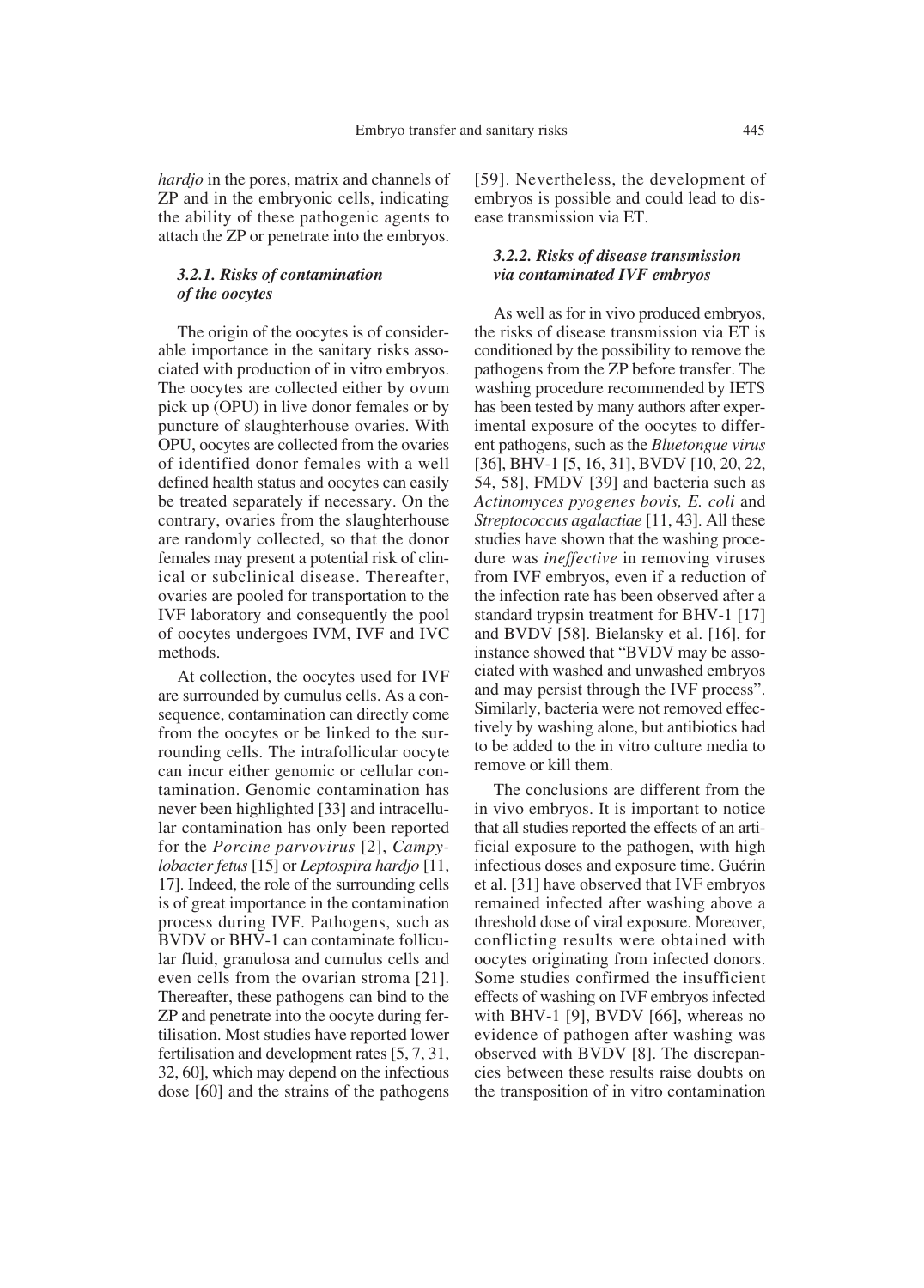to natural infected animals and further studies are needed to clear the risks of disease transmission through transfer of in vitro embryos produced from natural contaminated donor females.

#### *3.2.3. Prevention measures*

Until it has been established that the oocytes that are infected are non-viable and that there is an effective disinfection method for IVF embryos, the only way to prevent the potential transmission of pathogens through embryo transfer is to control the health status of donor cows. As a consequence, the herd of origin of the donor female should be free of signs of contagious disease and should comply with the sanitary standards of the country. The donor female should be free of tuberculosis, leukosis and brucellosis, as well as BVD and IBR, in view of the potential for the introduction of these viruses into the IVF system [42]. However, this measure is very difficult to apply for slaughterhouse ovaries, because their sanitary statuses are generally not guarantied. Consequently, each IVF laboratory should separately process oocytes and embryos from slaughterhouses and from OPU.

For OPU oocytes, extended recommended procedures would be suitable: (1) serological control of donor cows; (2) control of biological products; (3) quality control for Embryo Production Teams; (4) use of high microbiological quality semen. If the oocytes are collected from slaughterhouse ovaries, the risks are higher but quality controls on biological products and semen and on procedures with a quality control of Embryo Production Teams should be performed to guarantee such embryos. To be efficient, control procedures must be precisely defined for each pathogen (or group of pathogens).

So far, washing embryos has been considered as the best way to eliminate the pathogenic agents from the embryos. In the case of IVF embryos, there is some evidence that the procedure may be insufficient to completely remove the pathogens from the ZP. However, the experimental conditions have generally tested severe contamination protocols and the washing procedure recommended by the IETS remains a good way to decrease or eliminate some pathogens, especially when associated with the following additional disinfection methods: (1) trypsin treatment  $(0.25\%$  for 90 s) for a more effective removal of pathogens such as BHV-1, without negative effects on the developmental rate of the embryos [16]; (2) treatment with biochemical and biological substances like hematoporphyrin derivative active on BHV-1 and BVDV [4, 13]; (3) antibiotic treatment for the removal of bacteria like *Actinomyces pyogenes bovis*, *E. coli* and *Streptococcus agalactiae* [43].

# **4. SANITARY RISKS ASSOCIATED WITH ENVIRONMENTAL CONDITIONS**

Numerous contaminations may result from the serum or media used for the culture or the handling of embryos. Contaminations can also be added during the manipulation of embryos (collection of the oocytes or embryos, washing, culture or transfer).

#### **4.1. Somatic cells used for co-culture**

For somatic cells, the preliminary results demonstrate that these tissues are sometimes contaminated by various pathogens. Therefore, additional risks may result in the use of co-culture cells obtained from the ovaries or oviducts collected in the slaughterhouse with an unknown health status. Oviductal cells from slaughterhouse material can be contaminated with BVDV or BHV-1 [14], so that the co-culture system may induce a contamination to initially healthy oocytes or embryos.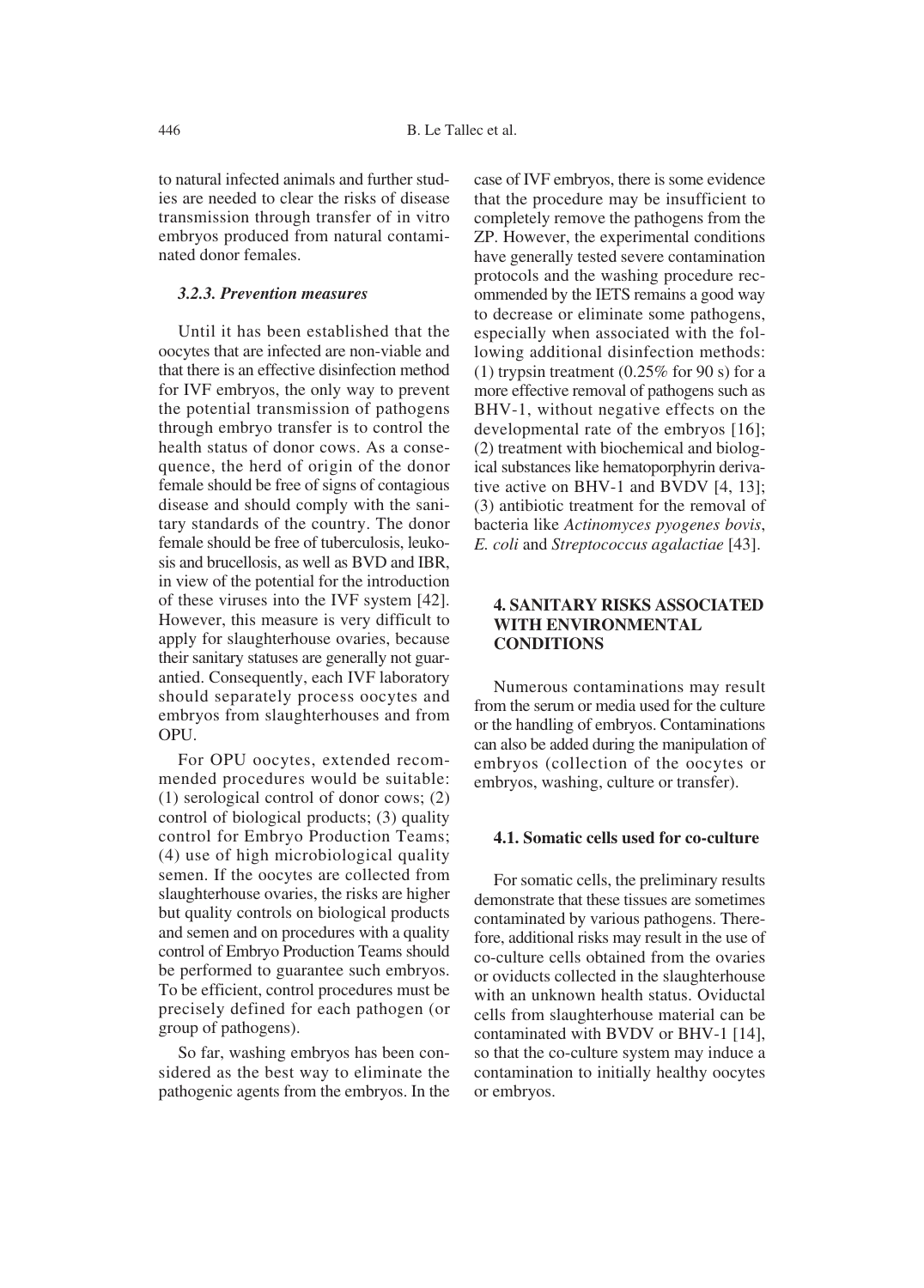As a prevention measure, the preparation in the near future of a fully synthetic media appears to be the most reliable and efficient measure to comply with sanitary security. When systems of co-culture are used, the best way to control sanitary risks is to use established cell lines, which can be tested before use for the presence of pathogens.

# **4.2. Fetal calf serum and products from animal origin**

Various media containing products of animal origin are used for the collection, handling, washing, cryopreservation, in vitro culture of embryos and also represent non negligible sanitary risk. Most particularly, fetal calf serum can be contaminated with viruses, such as BVDV [33, 47]. Irradiation of commercial sera may limit those risks, but this procedure is not always applied. In the case of IVF systems, all biological products should be tested for the presence of BVDV and BHV-1 and sera should be inactivated and tested again before use [42]. To conclude, application of the IETS recommendations reduces the sanitary risks related to products from animal origin, but the best way to avoid risks of contamination would be to replace sera by substitutes.

#### **4.3. Bacterial contaminations**

The presence of different bacterial strains usually considered as ubiquitous pathogens has been noted on some occasions (in particular, *Staphylococcus* spp., *Streptococcus* spp., *Pseudomonas* spp., *Bacillus* spp.). These bacteria species are common contaminants of bovine semen or the female genital tract (including vaginal mucosa and oviductal cells), but they are also present in the environment or even sometimes in the antibiotic powder usually added to the culture media. These bacteria may invade the IVF system including the oviductal cells used for co-culture of embryos, which leads to reduced fertilisation rates and is usually

followed by degeneration and high rates of embryonic death (Marquant-Le Guienne, unpublished observations).

The hygienic conditions associated with manipulation is also of great interest. Related to that particular point, a sanitary control of ET teams working in the field has been developed in France since 1986. This quality control is based on the total bacterial count and identification of various pathogens including BVDV and BHV-1 from flushing and washing media and embryo samples. The preventive measures and special procedures defined in the IETS manual by Nibart et al. [42] should be applied to in vitro production units to lower the sanitary risks associated with in vitro production*.*

## **5. CONCLUSION**

Even if further experiments are still needed for some pathogens, it is well established that in vivo produced embryos are associated with low risk if handling is performed according to recommended IETS procedures. The risks associated with IVF embryos are more difficult to assess. On the one hand, the particular ability of pathogens to attach the zona pellucida of IVF embryos must be taken into account and extended recommended controls for donor cows should be systematically performed before OPU. On the other hand, sanitary controls are necessary on all the biological products used in the media or culture system. In any case, it is important to use semen with a high microbiological quality. Some incertitude remains with the efficient disinfection methods for IVF embryos and prions. In particular, field studies are still necessary to confirm experimental studies. However, without focusing our attention on more questionable agent, it clearly appears that ET remains the more safety way to transfer genes and also the best way to prevent some diseases transmission.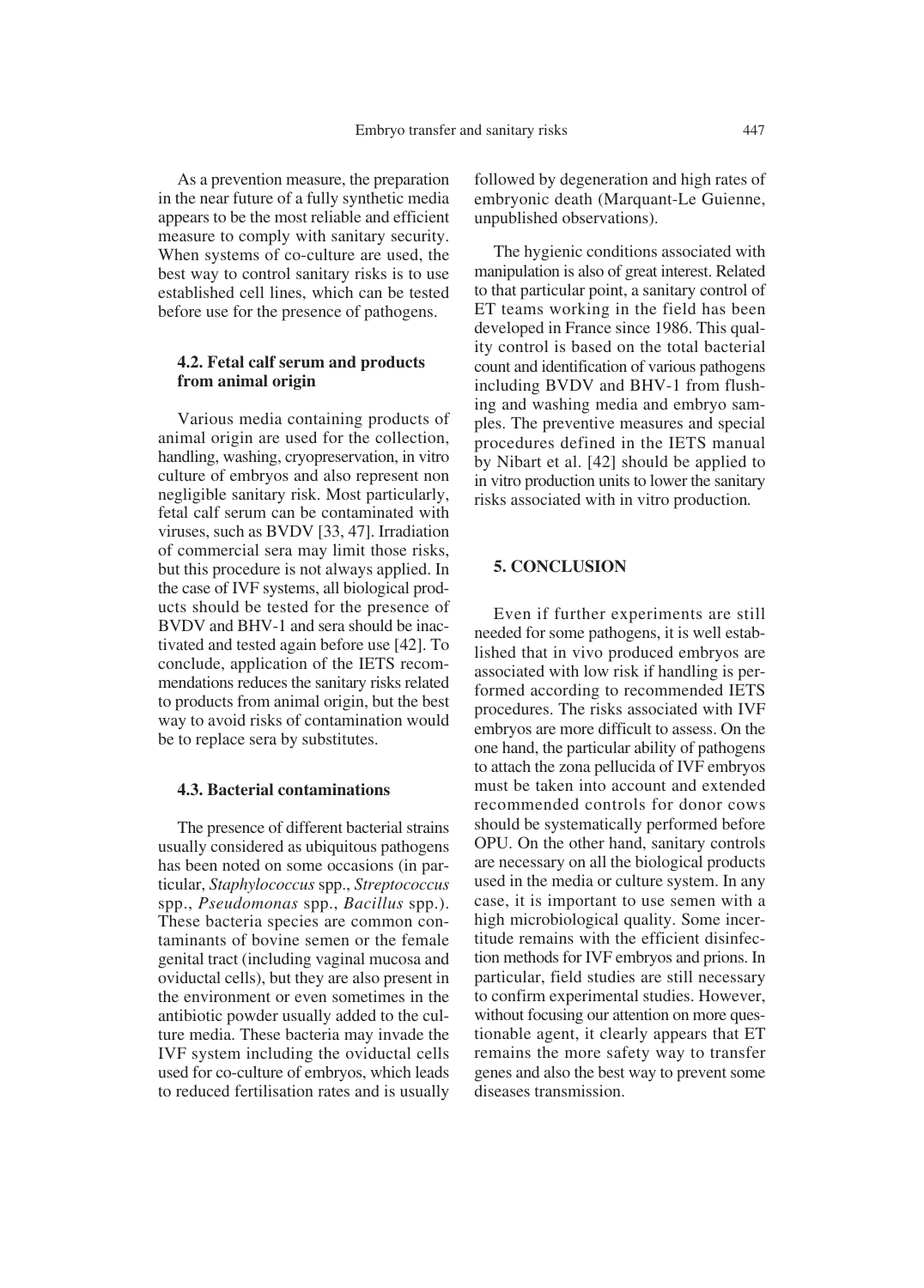# **REFERENCES**

- [1] Allietta M., Marquant-Leguienne B., Thibier M., The effect of neutralization of BVD/MD virus present in bovine semen on the IVF and development of bovine embryos, Theriogenology 43 (1995) 156.
- [2] Bane D.P., James J.E., Molitor T.W., In vitro exposure of preimplantation porcine embryos to porcine parvovirus, Theriogenology 33 (1990) 553–561.
- [3] Barrios D.R., Adams L.G., Failure to isolate brucella abortus from embryos or ova from culture-positive superovulated cows, Theriogenology 29 (1988) 253–361.
- [4] Bielanski A., Hare W.C., Investigation of some antimicrobial procedures on the in vitro development of early murine embryos aimed toward developing methods for the disinfection of mammalian embryos prior to transfer, J. In Vitro Fert. Embryo Transf. 8 (1991) 24–32.
- [5] Bielanski A., Dubuc C., In vitro fertilization of bovine oocytes exposed to bovine herpesvirus 1 (BHV1), Reprod. Dom. Anim. 28 (1993) 285–288.
- [6] Bielanski A., Loewen K.S., In vitro fertilization of bovine oocytes with semen from bulls persistently infected with bovine viral diarrhea virus, Anim. Reprod. Sci. 35 (1994) 183–189.
- [7] Bielanski A., Dubuc C., In vitro fertilization and culture of ova from heifers infected with bovine herpesvirus 1 (BHV1), Theriogenology 41 (1994) 1211–1217.
- [8] Bielanski A., Dubuc C., In vitro fertilization of ova from cows experimentally infected with a non-cytopathic strain of bovine viral diarrhea virus, Anim. Reprod. Sci. 38 (1995) 215–221.
- [9] Bielanski A., Stewart R.B., Ubiquitous microbes isolated from in vitro fertilization (IVF) system, Theriogenology 45 (1996) 269.
- [10] Bielanski A., Jordan L., Washing or washing and trypsin treatment is ineffective for removal of noncytopathic bovine viral diarrhea virus from bovine oocytes or embryos after experimental viral contamination of an in vitro fertilization system, Theriogenology 46 (1996) 1467–1476.
- [11] Bielanski A., Surujballi O., Association of *leptospira borgpetersenii* serovar *hardjo* type *hardjobovis* with bovine ova and embryos produced by in vitro fertilization, Theriogenology 46 (1996) 45–55.
- [12] Bielanski A., Eaglesome M.D., Ruhnke H.L., Hare W.C., Isolation of *Mycoplasma bovis* from intact and microinjected preimplantation bovine embryos washed or treated with trypsin or antibiotics, J. In Vitro Fert. Embryo. Transf. 6 (1989) 236–241.
- [13] Bielanski A., Dubuc C., Hare W.C.D., Myers D.J., Eaglesome M.D., Inactivation of bovine herpesvirus 1 and bovine viral diarrhea virus in association with preimplantation bovine embryos using photosensitive agents, Theriogenology 38 (1992) 633–644.
- [14] Bielanski A., Loewen K.S., Del Campo M.R., Sirard M.A., Willadsen S.M., Isolation of bovine herpesvirus 1 (BHV1) and bovine viral diarrhea virus (BVDV) in association with the in vitro production of bovine embryos, Theriogenology 40 (1993) 531–538.
- [15] Bielanski A., Sampath M., Gradil C., Eaglesome M.D., Garcia M.M., In vitro fertilization of bovine ova in the presence of *campylobacter fetus* subsp. *Veneralis*, Reprod. Dom. Anim. 29 (1994) 488–493.
- [16] Bielanski A., Lutze-Wallace C., Sapp T., Jordan L., The efficacy of trypsin for disinfection of in vitro fertilized bovine embryos exposed to bovine herpesvirus 1, Anim. Reprod. Sci. 47 (1997) 1–8.
- [17] Bielanski A., Surujballi O., Golsteyn T.E., Tanaka E., Sanitary status of oocytes and embryos collected from heifers experimentally exposed to *Leptospira borgpetersenii* serovar *hardjobovis*, Anim. Reprod. Sci. 54 (1998) 65–73.
- [18] Bielanski A, Hutchings D, Turcotte C., Status of embryos and ova collected from superovulated heifers experimentally, infected with *Mycobacterium bovis*, Proceeding IETS, Québec 51 (1999) 270.
- [19] Bielanski A., Devenish J., Phipps-Todd B., Effect of *Mycoplasma bovis* and *Mycoplasma bovigenitalium* in semen on fertilization and association with in vitro produced morula and blastocyst stage embryos, Theriogenology 53 (2000) 1213–1223.
- [20] Booth P.J., Collins M.E., Jenner L., Prentice H., Ross J., Badsberg J.H., Brownlie J., Isolation of virus from IVF bovine embryos infected in vitro with non-cytopathogenic bovine viral diarrhoea virus, following washing using IETS recommended procedures, Proceeding AETE, Lyon 9–10 Sept. 1994, Vol. 154.
- [21] Booth P.J., Stevens D.A., Collins M.E., Brownlie J., Detection of bovine viral diarrhoea virus antigen and RNA in oviduct and granulosa cells of persistently infected cattle, J. Reprod. Fertil. 105 (1995) 17–24.
- [22] Booth P.J., Collins M.E., Jenner L., Prentice H., Ross J., Badsberg J.H., Brownlie, J., Association of non-cytopathogenic BVDV with bovine blastocysts: effects of washing, duration of viral exposure and degree of blastocyst expansion, Vet. Rec. 144 (1999) 150–152.
- [23] Bowen R.A., Howard T.H., Elsden R.P., Seidel G.E.J., Embryo transfer from cattle infected with bluetongue virus, Am. J. Vet. Res. 44 (1983) 1625–1628.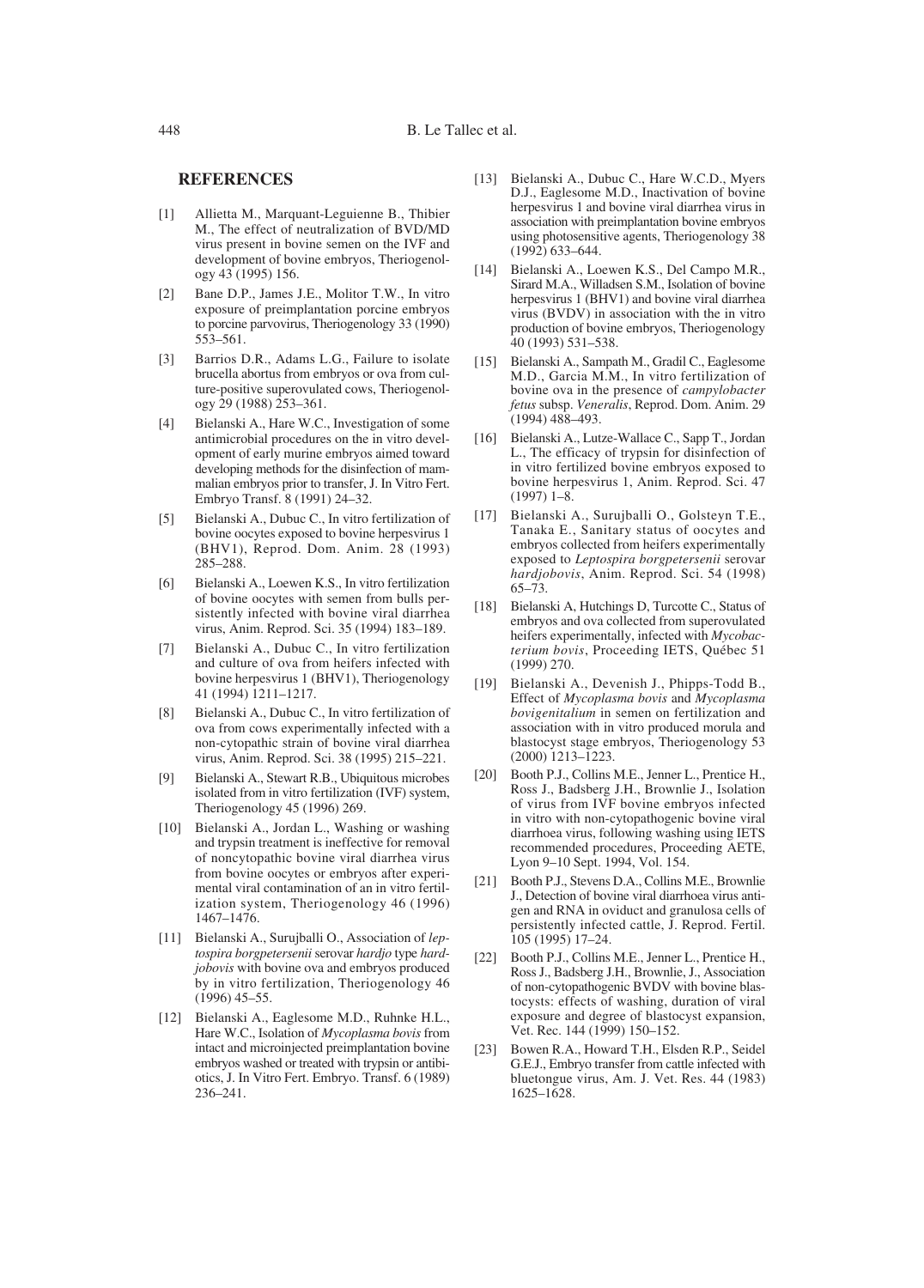- [24] Britton A.P., Johnson W.H., The recovery of ureaplasmas from bovine embryos following in vitro exposure and ten washes, Theriogenology 30 (1988) 997–1003.
- [25] Del Campo M.R., Tamayo R., Embryos transfer from brucellosis-positive donors: a field trial, Theriogenology 27 (1987) 221.
- [26] Eaglesome M.D., Mitchell D., Betteridge K.J., Randall G.C., Singh E.L., Samagh B.S., Hare W.C., Transfer of embryos from bovine leukaemia virus-infected cattle to uninfected recipients: preliminary results, Vet. Rec. 111 (1982) 122–123.
- [27] Foote W.C., Clark W., Maciulis A., Call J.W., Hourrigan J., Evans R.C., Marshall M.R., de Camp M., Prevention of scrapie transmission in sheep, using embryo transfer, Am. J. Vet. Res. 54 (1993) 1863–1868.
- [28] Foster J.D., McKelvey W.A., Mylne M.J., Williams A., Hunter N., Hope J., Fraser H., Studies on maternal transmission of scrapie in sheep by embryo transfer, Vet. Rec. 130 (1992) 341–343.
- [29] Foster J., McKelvey W., Fraser H., Chong A., Ross A., Parnham D., Goldmann W., Hunter N., Experimentally induced bovine spongiform encephalopathy did not transmit via goat embryos, J. Gen. Virol. 80 (1999) 517–524.
- [30] Guérin B., Marquant-Leguienne B., Chaffaux S., Harlay T., Allietta M., Thibier M., Contamination des ovocytes et des embryons fécondés in vitro après infection expérimentale de vaches donneuses par le virus herpès bovin de type 1 (BHV1), Rec. Med. Vet. 165 (1989) 827–833.
- [31] Guérin B., Marquant-Leguienne B., Allietta M., Harlay T., Thibier M., Effets de la contamination par le BHV1 sur la maturation et la fécondation in vitro des ovocytes de bovins, Rec. Med. Vet. 166 (1990) 911–917.
- [32] Guérin B., Chaffaux S., Marquant-Leguienne B., Allietta M., Thibier M., IVF and IV culture of bovine embryos using semen from a bull persistently infected with BVD, Theriogenology 37 (1992) 217.
- [33] Guérin B., Nibart M., Marquant-Leguienne B., Humblot P., Sanitary risks related to embryo transfert in domestic species, Theriogenology 47 (1997) 33–42.
- [34] Kirkland P.D., Richards S.G., Rothwell J.T., Stanley D.F., Replication of bovine viral diarrhoea virus in the bovine reproductive tract and excretion of virus in semen during acute and chronic infections, Vet. Rec. 128 (1991) 587–590.
- [35] Kirkland P.D., McGowan M.R., Mackintosh S.G., Moyle A., Insemination of cattle with semen from a bull transiently infected with pestivirus, Vet. Rec. 140 (1997) 124–127.
- [36] Langston N.L., Stringfellow D.A., Garrett G., Failure to wash bluetongue virus from bovine

IVF embryos, Proceedings IETS, Canada 51 (1999) 273.

- [37] Le Tallec B., Guérin, B., Proposition d'un plan de contrôle et d'éradication de la paratuberculose dans la filière insémination artificielle, Élevage et Insémination 290 (1999) 4–15.
- [38] Le Tallec B., Guérin B., Recent advances in paratuberculosis should be put at contribution and used for a plan of control and eradication within the inseminations centres, 12th European AI VETS Meeting, 2000, pp. 1–6.
- [39] Marquant-Leguienne B., Rémond M., Thibier M., Exposure of in vitro-produced bovine embryos to foot-and-mouth disease virus, Theriogenology 50 (1998) 109–116.
- [40] McVicar J.W., Singh E.L., Hare W.C., Embryo transfer as a means of controlling the transmission of viral infections – VIII. Failure to detect foot-and-mouth disease viral infectivity associated with embryos collected from infected donor cattle, Theriogenology 26 (1986) 595–603.
- [41] Mebus C.A., Singh E.L., Embryo transfer as a means of controlling the transmission of viral infections – XIII. Failure to transmit foot-andmouth disease virus through the transfert of embryos from viremic donors, Theriogenology 35 (1991) 435–441.
- [42] Nibart M., Marquant-Leguienne B., Humblot P., General sanitary procedures associated with in vitro production of embryos, Manuel of the IETS, 3rd edn., International Embryo Transfer Society, 1998, pp. 67–84.
- [43] Otoi T., Tachikawa S., Kondo S., Suzuki T., Effect of antibiotics treatment of in vitro fertilized bovine embryos to remove adhering bacteria, J. Vet. Med. Sci. 54 (1992) 763–765.
- [44] Otoi T., Tachikawa S., Kondo S., Suzuki T., Effect of washing, antibiotics and trypsin treatment of bovine embryos on the removal of adhering K99+ *Escherichia coli*, J. Vet. Med. Sci. 55 (1993) 1053–1055.
- [45] Riddell K.P., Stringfellow D.A., Gray B.W., Riddell M.G., Galik P.K., Antibiotic treatment of bovine embryos, J. Assist. Reprod. Genet. 10 (1993) 488–491.
- [46] Rohde R.F., Shulaw W.P., Hueston W.D., Bech-Nielsen S., Haibel G.K., Hoffsis G.F., Isolation of *Mycobacterium paratuberculosis* from washed bovine ova after in vitro exposure, Am. J. Vet. Res. 51 (1990) 708–710.
- [47] Rossi C.R., Bridgman C.R., Kiesel G.K., Viral contamination of bovine fetal lung cultures and bovine fetal serum, Am. J. Vet. Res. 41 (1980) 1680–1681.
- [48] Singh E.L., Thomas F.C., Papp-Vid G., Eaglesome M.D., Hare W.C., Embryo transfer as a means controlling the transmission of viral infections – II. The in vitro exposure of preimplantation bovine embryos to infectious bovine rhinotracheitis virus, Theriogenology 18 (1982) 133–140.